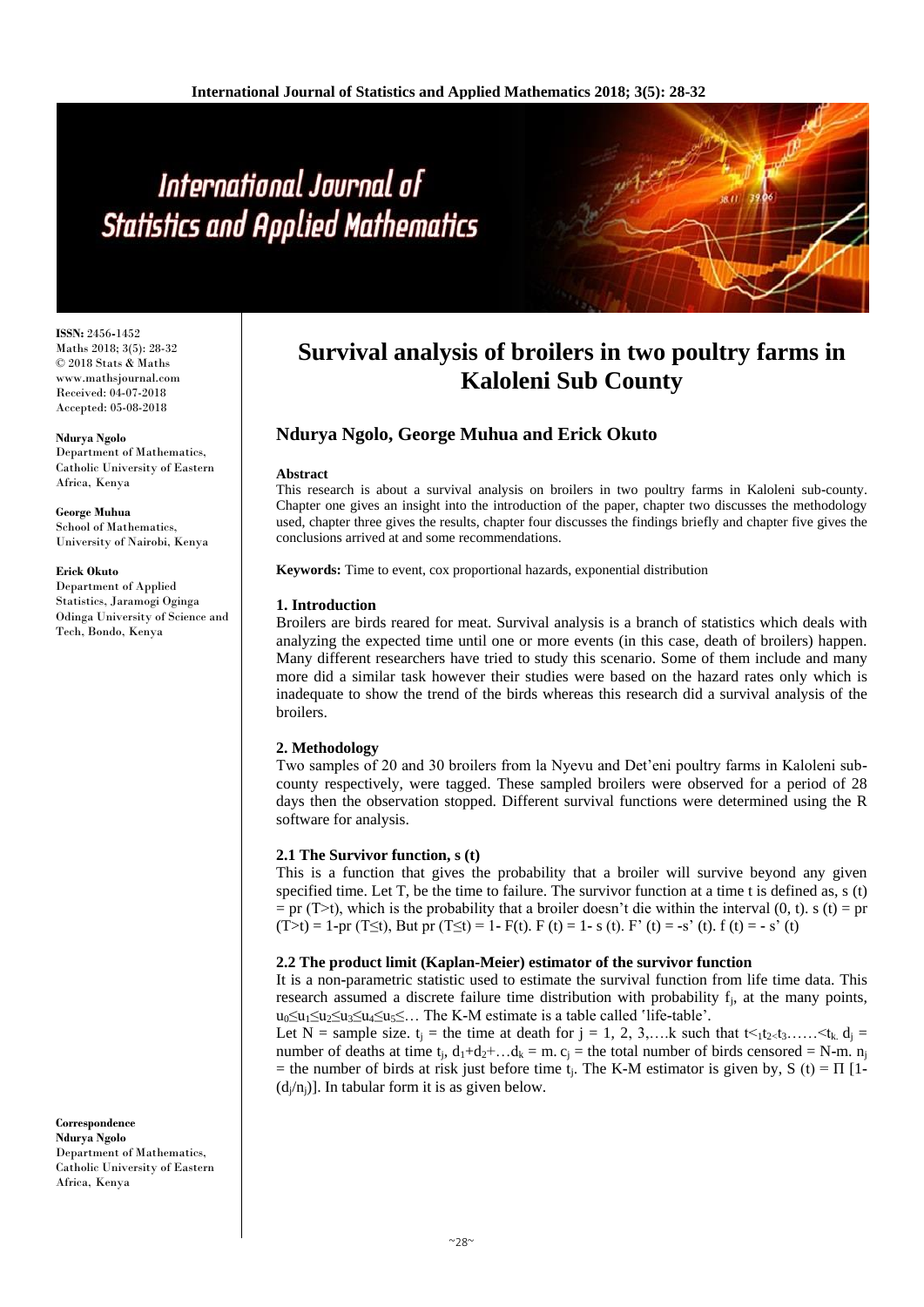#### International Journal of Statistics and Applied Mathematics

**Table 1:** Survival curve based on the Kaplan**-**Meier Estimation technique

|                | ti             | di      | $c_i$          | ni             | $d_i/n_i$ | $1-d_i/n_i$   | S(t)                           |
|----------------|----------------|---------|----------------|----------------|-----------|---------------|--------------------------------|
| $\overline{0}$ | t0             | $d_0=0$ | $c_0=0$        | $n_0=N$        | $d_0/n_0$ |               |                                |
|                | t1             | $d_1$   | c <sub>1</sub> | n <sub>1</sub> | $d_1/n_1$ | $1 - d_1/n_1$ | $1(1-d_1/n_1)$                 |
| 2              | t2             | $d_2$   | C <sub>2</sub> | n <sub>2</sub> | $d_2/n_2$ | $1 - d_2/n_2$ | $1(1-d_1/n_1)(1-d_2/n_2)$      |
| 3              | t3             | $d_3$   | C <sub>3</sub> | n <sub>3</sub> | $d_3/n_3$ | $1 - d_3/n_3$ |                                |
| ٠              | ٠              |         | $\cdot$        | ۰              |           |               | ٠                              |
| k              | t <sub>k</sub> | $d_k$   | $c_{k}$        | $n_{k}$        | $d_k/n_k$ | $1-d_k/n_k$   | $1(1-d_1/n_1)$ . $(1-d_k/n_k)$ |
|                |                | m       | N-m            |                |           |               |                                |

### **2.3 Estimation of the integrated hazard function**

When T is continuous, we have seen previously that, s (t) =  $e^{H(t)}$ , where H(t) is the integrated hazard function. By using logarithms, it gives Log s (t) = **-H** (t) and now H (t) = **-**log s (t). For the discrete case, s (t) =  $\prod (1-h_i)$ . The K-M estimator, s (t) = ∏ (1**-**hj) = ∏ (1**-**dj/rj). H (t) = **-**log s (t) = **-**∑log (1**-**dj/rj). h<sup>j</sup> = dj/rj, therefore H(t) = **-**∑log(1**-**hj) for the discrete case. If the h<sup>j</sup> are small then h<sub>i</sub>  $\approx$  **-**log (1**-**h<sub>i</sub>) so that H (t) =  $\sum h_i$ .

H (t)  $\approx \sum d_i/n_i$ , which is the Nelson-Aallen estimator of H (t). In tabular form, it is given as

**Table 2:** Survival curve based on Nelson Aalen estimation

|                                                      | Ui | αi | $c_i$          | ni      | $d_i/n_i$ | $H(t)=\sum (d_i/n_i)$      |  |  |  |
|------------------------------------------------------|----|----|----------------|---------|-----------|----------------------------|--|--|--|
|                                                      | to | 0  | C <sub>0</sub> | $n_0=N$ |           |                            |  |  |  |
|                                                      |    |    |                |         |           |                            |  |  |  |
| $\bf k$                                              | tk | dĸ | $c_{k}$        | $n_{k}$ | dk/nk     | $0+d_1/n_1+\ldots d_k/n_k$ |  |  |  |
| $n_{j+1} = n_j - (d_j + c_j)$ for $j = 0, 1, 2, 3$ k |    |    |                |         |           |                            |  |  |  |
| Interval                                             |    |    |                |         | H(t)      |                            |  |  |  |
| $t_0 \leq t \leq t_1$                                |    |    |                |         | 0         |                            |  |  |  |
| $t_1 \leq t \leq t_2$                                |    |    |                |         | $d_1/n_1$ |                            |  |  |  |
|                                                      |    |    |                |         |           |                            |  |  |  |
| $t \geq t_k$                                         |    |    |                |         | $d_k/n_k$ |                            |  |  |  |
|                                                      |    |    |                |         |           |                            |  |  |  |

#### **2.4 Testing of Hypothesis of survival curves**

The research used the log-rank test statistic to test H<sub>0</sub>: s<sub>1</sub> (t) = s<sub>2</sub> (t) against H<sub>1:</sub>s<sub>1</sub> (t)  $\neq$  s<sub>2</sub> (t), where farm A was assumed to be the control farm, and farm B was the treatment farm. Let  $t_1 < t_2 < \ldots < t_k$ , be the times to death of broilers that are ordered. If at time  $t_i$ , for j=1, 2... k. d<sub>i</sub>= total number of events, n<sub>j</sub>=broilers at risk, d<sub>ij</sub>= number of deaths for farm i, i=1,2. n<sub>ij</sub>= those at risk in farm i=1, 2. This information can be summarized in a 2x2 contingency table as follows. At time  $t_i$ 

**Table 3:** A 2x2 table used to compute value for log rank test for equality of curves

|        | Number dead | <b>Number alive</b>       | Number at risk |
|--------|-------------|---------------------------|----------------|
| Farm A |             | na-c                      |                |
| Farm B | u2          | $n_{2i}$ -d <sub>2i</sub> | n2i            |
|        |             | n--d                      |                |

The pr(x=d<sub>j</sub>) = [(n<sub>1j</sub>d<sub>1j</sub>) (n<sub>2j</sub>d<sub>2j</sub>)/(n<sub>j</sub>d<sub>j</sub>)], for d1j = 0, 1, 2, 3… dj. E(x=d<sub>1j</sub>) = d<sub>j</sub>n<sub>1j</sub>/n<sub>j</sub> ≈ E (d<sub>1j</sub>), E(x) = mγ/(m+n). Var(x=d<sub>1j</sub>) = n<sub>1j</sub>n<sub>2j</sub> (n<sub>j</sub> $d_j$ ) $d_j/n_j^2(n_j-1)$ . If  $X \sim N$  ( $\mu$ ,  $\delta^2$ ), then  $Z = (x-\mu)/\delta \sim N(0, 1)$ ,  $Z^2 = [(X-\mu)/\delta]^2 \sim \chi^2$  with 1 df. Let  $Y = \sum d_{1j}$ , number of deaths for all the times for la Nyevu poultry farm.  $E(Y) = \sum E(d_{1j})$ , var(Y) =  $\sum \text{var}(d_{1j})$ . If Y, is standardized, then  $Z = [Y-E(Y)]/\sqrt{(var Y)}$ . E (Z) = 0 and var(Z) = 1. if,  $Z = [[\sum d_{1J} \sum E(d_{1J})]/\sqrt{(\sum \text{vard}_{1J})}] \sim N(0, 1)$ , then  $Z^2 \sim \chi^2$  with 1 df. This is the log-rank test statistic. If the  $Z^2$ calculated value is less than  $\chi^2$  with 1 df at 95% level of significance then the null hypothesis is rejected, otherwise it is accepted.

#### **3. Results**

The results were obtained using the R software for data analysis

**Table 4:** Kaplan**-**Meier survival estimates of the broilers in Farm A

| Number of broilers<br>Times observed to |                  | Number of broilers | <b>Survival</b>      | <b>Standard</b> | Confidence interval |             |
|-----------------------------------------|------------------|--------------------|----------------------|-----------------|---------------------|-------------|
| death of broilers                       | at risk of death | observed to die    | <b>probabilities</b> | error           | Lower 95%           | Upper $95%$ |
|                                         |                  |                    | 0.778                | 0.098           | 0.608               | 0.996       |
|                                         |                  |                    | 0.658                | 0.114           | 0.469               | 0.923       |
| 28                                      |                  |                    | 0.395                | 0.160           | 0.179               | 0.872       |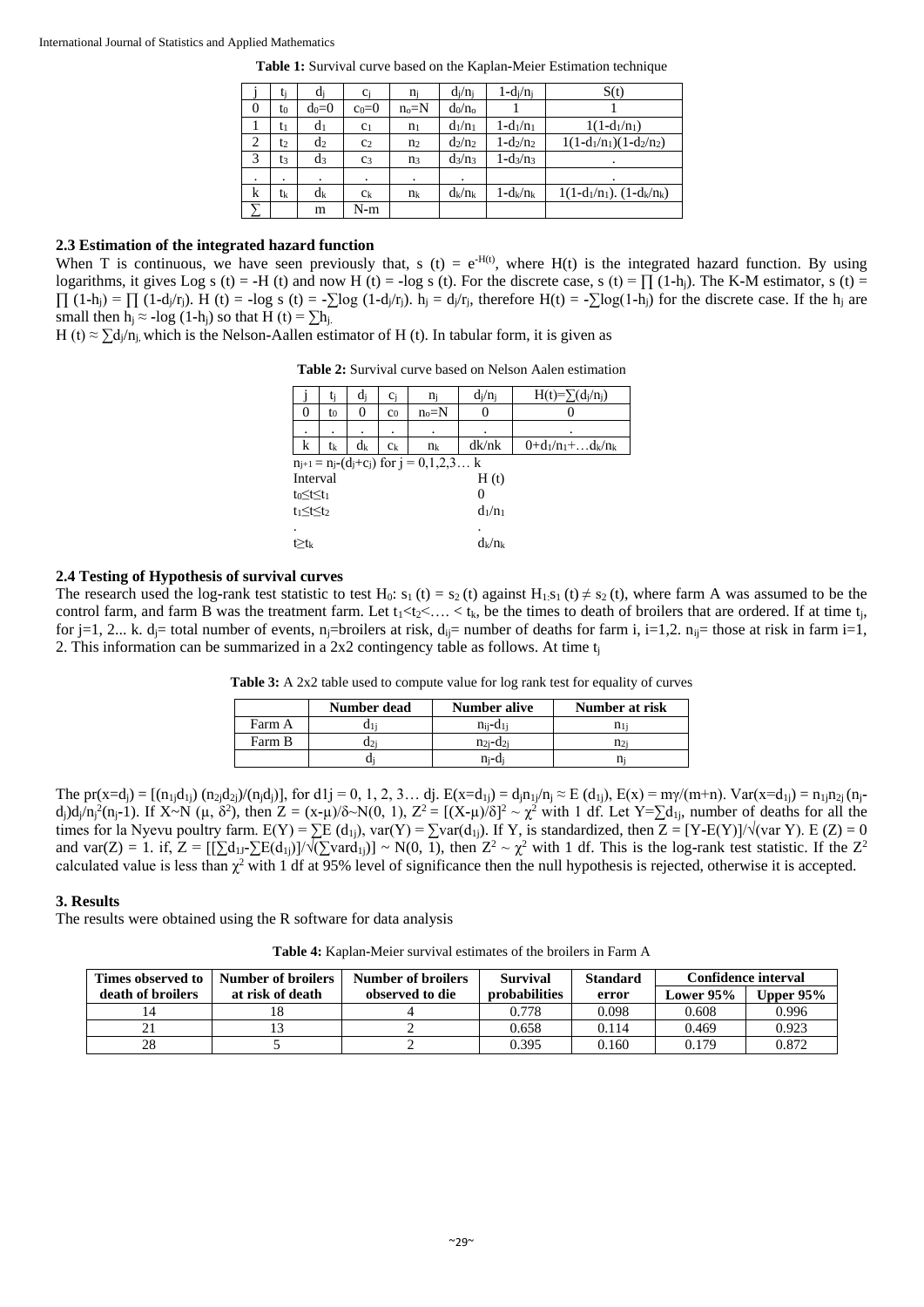

**Fig 1:** Kaplan**-**Meier survival curve for the broilers in farm A.

| Time to Death Number at Risk Number Observed |          |        | <b>Survival</b>      | <b>Standard</b> | <b>Confidence interval</b> |           |
|----------------------------------------------|----------|--------|----------------------|-----------------|----------------------------|-----------|
| (in Days)                                    | of Death | to Die | <b>Probabilities</b> | Error           | <b>Lower 95%</b>           | Upper 95% |
|                                              | 30       |        | 0.967                | 0.0328          | 0.905                      | 1.000     |
| 14                                           | 23       |        | 0.841                | 0.0736          | 0.708                      | 0.998     |
|                                              |          |        | 0.660                | 0.1088          | 0.478                      | 0.912     |
| 28                                           |          |        | 0.566                | 0.1278          | 0.364                      | 0.881     |



**Fig 2:** Kaplan**-**Meier Survival curve for the broilers in farm B.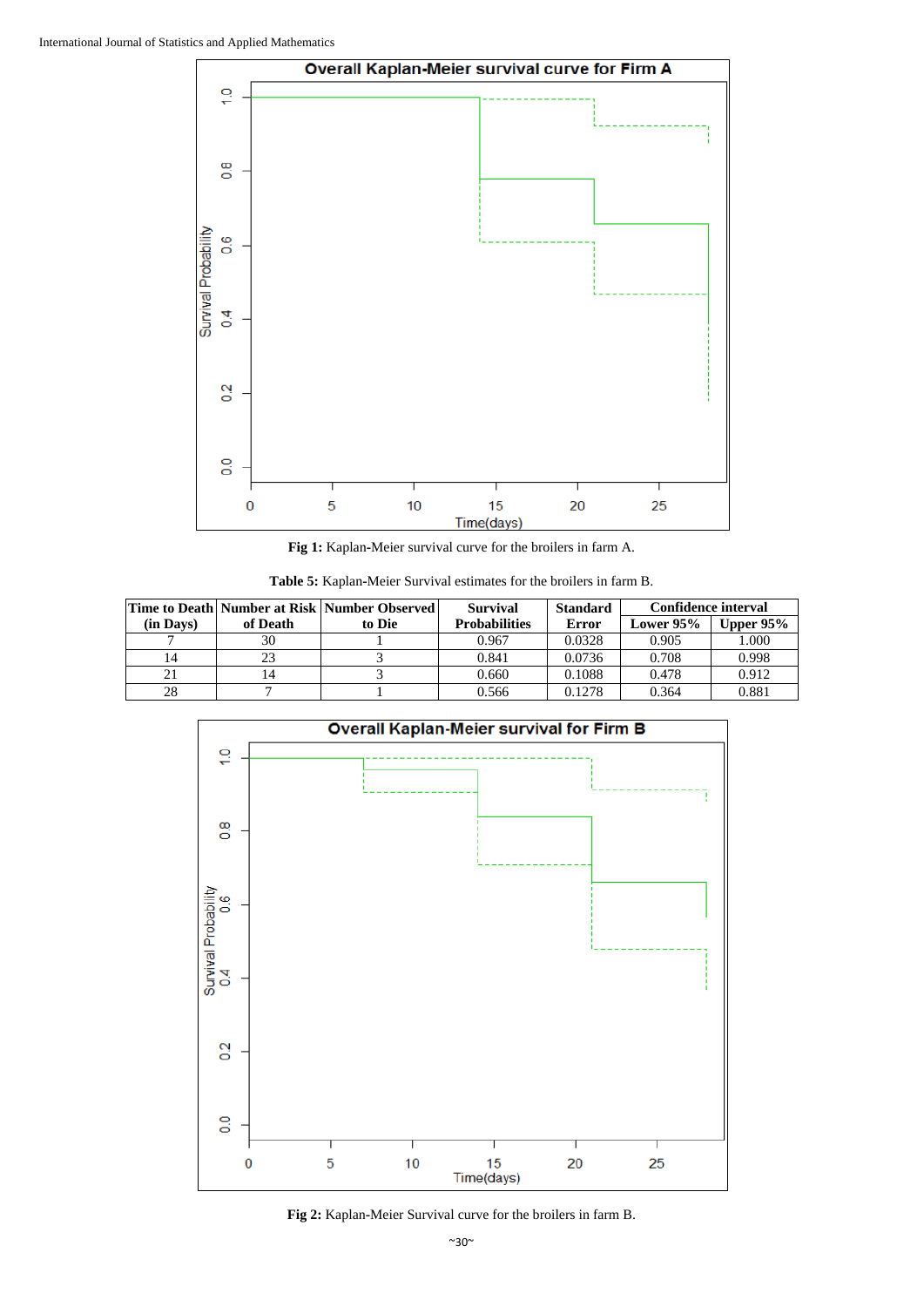**Table 6:** Log**-**rank test results for comparing the survival rates of broilers in farms A and B.

| Firm   | Number at Risk of Death Observed Deaths Expected Deaths $(O-E)^2/E(O-E)^2/V$       |      |                     |       |
|--------|------------------------------------------------------------------------------------|------|---------------------|-------|
| Farm A |                                                                                    |      | $0.1060 \div 0.225$ |       |
| Farm B |                                                                                    | 8.87 | 0.0852              | 0.225 |
|        | $C1: \ldots \cdot 0.2 \ldots 1.1 \ldots \ldots \cdot C$ for $1 \ldots \cdot 0.625$ |      |                     |       |

Chisq=0.2 on 1 degrees of freedom, p=0.635



**Fig 3:** Survival curves of broilers in farms A and B.

As the K**-**M curves indicate, broilers in farm A have similar survival rates as compared to broilers in farm B. The difference in the survival rates of the broilers in farms A and B are non**-**significant at 0.05 level of significance with a p**-**value of 0.635 which is greater than 0.05.

**Table 7:** Results of fitting the Cox PH model to assess the effect of the covariate firm on the

|       | Coef      | Exp (coef) | $\hat{ }$   Exp (-coef)   . | Se (coef) |          | Pr(z z ) | Confidence imterval         |       |
|-------|-----------|------------|-----------------------------|-----------|----------|----------|-----------------------------|-------|
|       |           |            |                             |           |          |          | Lower $95\%$   Upper $95\%$ |       |
| FarmB | $-0.2188$ | 0.8034     | 1.245                       | 0.5007    | $-0.437$ | 0.662    | 0.3011                      | 2.144 |

Survival of broilers. Concordance =  $0.519$  (se= $0.079$ ). Rsquare =  $0.004$  (max possible =  $0.884$ ). Likelihood ratio test =  $0.19$  on 1 degree of freedom,  $p=0.6624$ , Wald test = 0.19 on 1 degree of freedom,  $p=0.6621$ . Score (logrank test) = 0.19 on 1 degree of freedom, p=0.6614

**Table 8:** Results of evaluating the proportional hazards assumption on the covariate firm using Schoenfeld residuals.

|        | ۱n        | 'hisa |  |
|--------|-----------|-------|--|
| Farm B | $-0.0821$ | 0.109 |  |

These results indicate that the proportional hazards assumption was not violated at 5% level of significance in the entire study period with a p**-**value of 0.741 which is greater than 0.05. The proportionality assumption was also assessed graphically by plotting the scaled Schoenfeld residuals of the covariate firm against log**-**time. There was no trend or pattern with time throughout the study period.